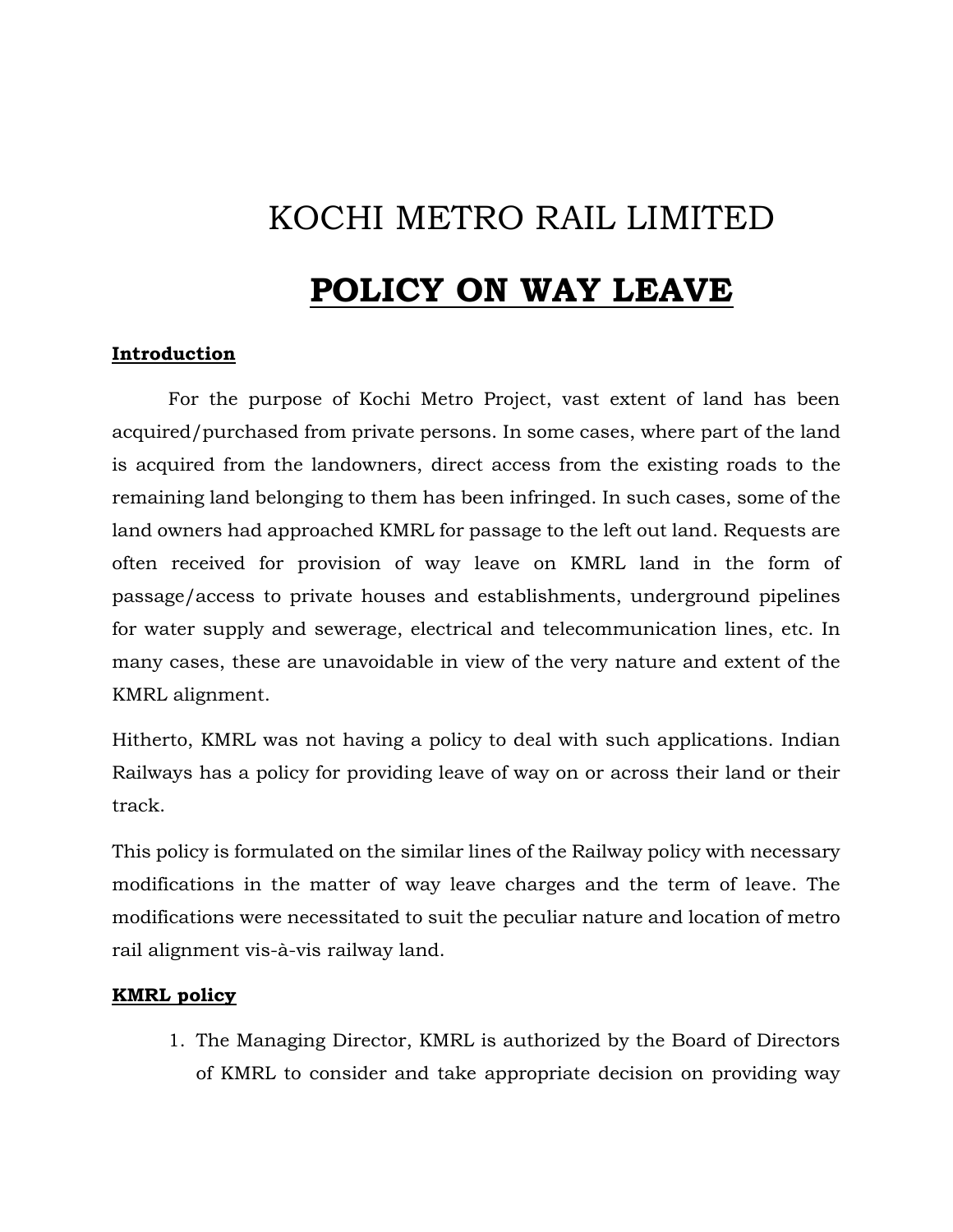leave in genuine and unavoidable cases, based on the specific applications made by land owners.

2. Way leave facilities on KMRL land involve occasional or limited use of land by a party for a specified purpose like passage etc. without conferring upon the party any right of possession or occupation of the land and without in any way affecting the KMRL's title, possession, control and use of the land.

3. The requests/applications for granting way leave facilities have to be considered with due regard to the circumstances of each case. Some such circumstances may be: -

a) Non-availability of any other means of access to properties/houses/place of business.

b) Non-feasibility of provision of water supply, electricity, sewerage etc. from any other direction.

c) Other means of access are available, but not enough to suit the increasing requirements of the applicant.

4. In genuine and unavoidable cases, way leave facility may be allowed, if feasible after execution of proper agreement. Land cannot be given on lease/licence in such cases and only a permission/leave is to be granted for a limited use which is to be specified in detail in the agreement. To avoid any misunderstanding on this score the agreement should not use terms like "Lease/ License and Rent/License fee etc" but only permission and way leave charges. The agreement should also clearly stipulate that the Metro Rail Administration retain full rights to enter upon, pass through or use the land, or to discontinue the way leave facility at any time, without any notice to the party. In the event of the way leave facility being discontinued with, the KMRL will not be liable to pay any compensation or reimburse any amount to the party, nor to provide any alternative arrangement for access etc. In such a case, any installations like underground pipelines etc. put up by the party are liable to be removed/shifted by the party at his/its own cost.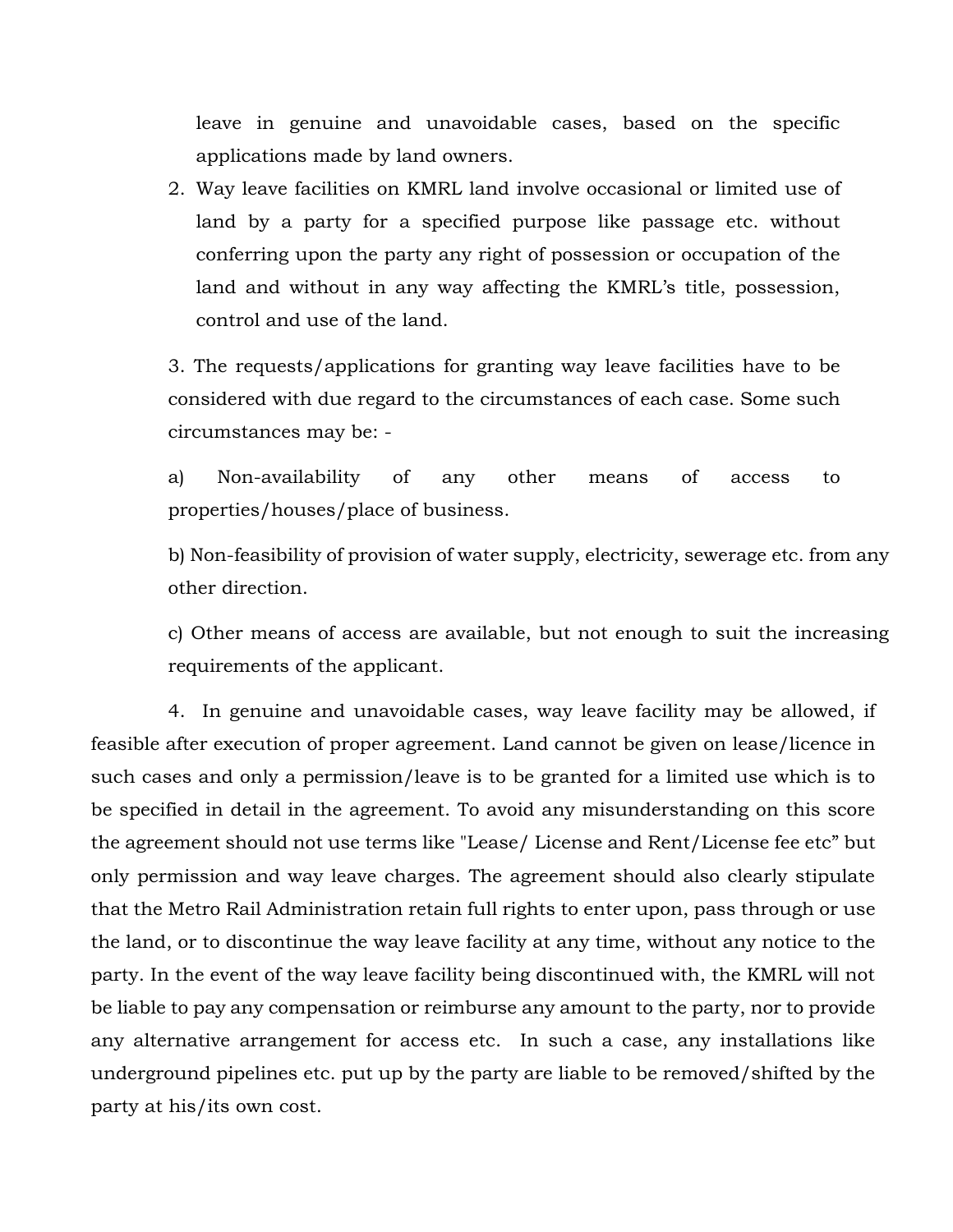5. The way leave facility on KMRL land provided for these specific purposes should not be used to transverse and use KMRL land along the land under the viaduct/track.

6. The following rates as revised from time to time may be levied for way leave facility on KMRL land: -

| <b>Type of Way leave</b>                               | <b>Way leave charges</b>                        |
|--------------------------------------------------------|-------------------------------------------------|
| (a) Passage/pathway on/across<br>i.                    | Rs. 5,000/- for 15 years. (Way leave agreement  |
| KMRL land (up to 3 feet wide) for                      | for 15 years, renewable at the discretion of    |
| pedestrians, cyclists etc.                             | KMRL once in 15 years with 20% increase in      |
| (If property became landlocked, as on the              | charges)                                        |
| date of dispossession of the acquired land)            |                                                 |
| $\mathbf{i}$ .<br>(b) Passage/pathway on/across        | Rs. 20,000/- for 10 years. (Way leave agreement |
| KMRL land (up to 10 feet wide) for                     | for 10 years, renewable at the discretion of    |
| vehicular access.                                      | KMRL once in 10 years with 20% increase in      |
| (If property became landlocked, as on the              | charges)                                        |
| date of dispossession of the acquired land)            |                                                 |
| ii.<br>a) Passage/pathway on/across                    | 1% of the cost of acquisition or market value,  |
| KMRL land (up to 1m wide) for                          | whichever is higher (for the land set apart for |
| pedestrians, cyclists etc.                             | way leave) per annum, subject to a floor of Rs. |
| (If property has alternate access from any             | 6,000/- per annum. (Way leave agreement can     |
| other side, as on the date of dispossession            | be entered for 5 years. Way leave charges       |
| of the acquired land)                                  | subject to 7% increase per annum during the     |
|                                                        | currency of agreement- Renewal of agreement     |
|                                                        | after 5 years will be at the discretion of KMRL |
|                                                        | with minimum 7% annual increase in way leave    |
|                                                        | charges from the previous year)                 |
| $\overline{ii}$ .<br>b) Passage for vehicles, scooters | 6 % of cost of acquisition or market value,     |
| etc.(i. e between one meter to four                    | whichever is higher (for the land set apart for |
| wide)<br>by<br>individuals,<br>meter                   | way leave) per annum, subject to a floor of Rs. |
| housing societies, private firms,                      | 25,000/- per annum. (Way leave agreement        |
| organizations, local bodies/State                      | can be entered for 5 years. Way leave charges   |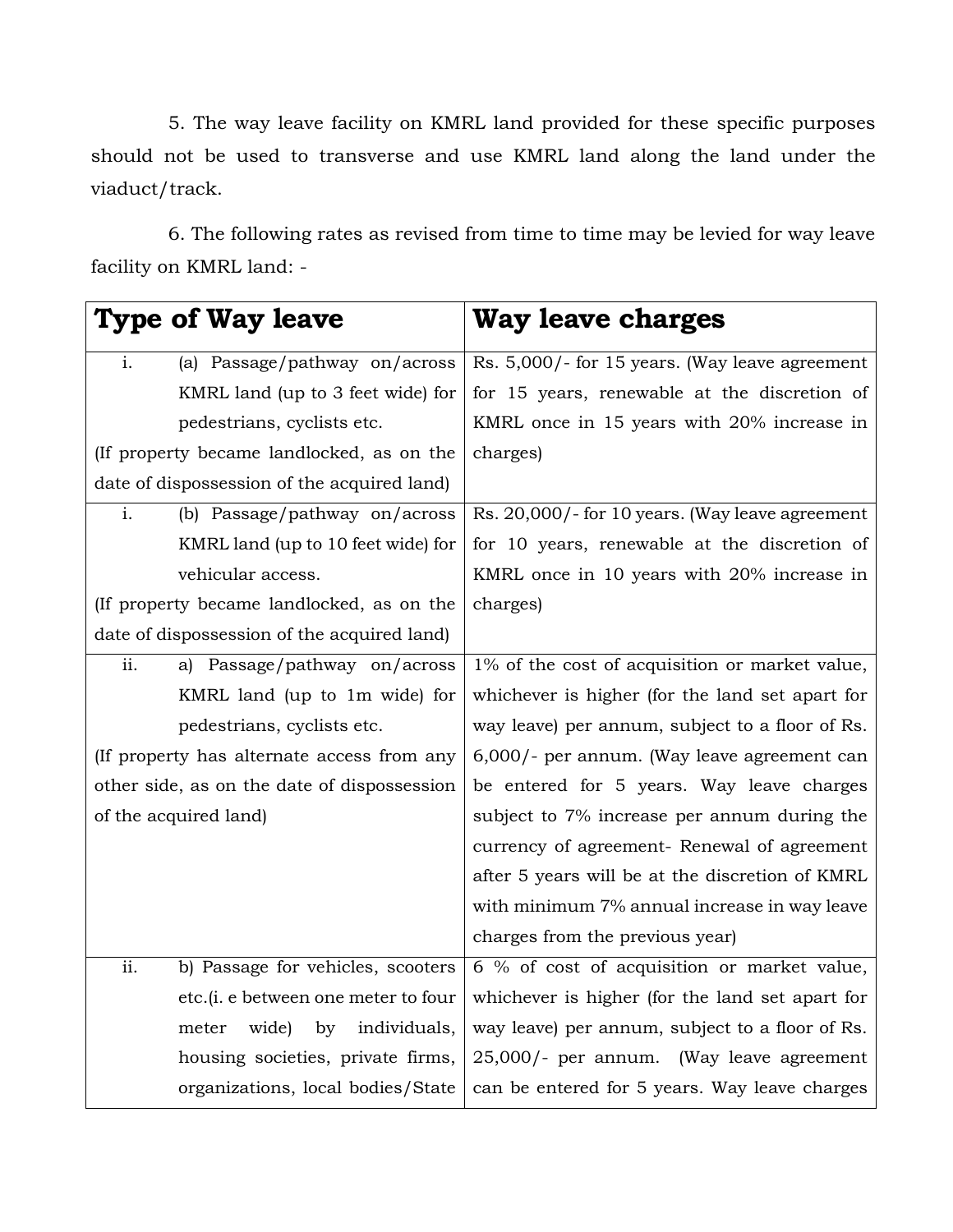| Govt./Govt.<br>and<br>autonomous                  | subject to 7% increase per annum during the     |
|---------------------------------------------------|-------------------------------------------------|
| bodies etc.                                       | currency of agreement- Renewal of agreement     |
| (If property has alternate access from            | after 5 years will be at the discretion of KMRL |
| any other side, as on the date of                 | on a case to case basis with minimum 7%         |
| dispossession of the acquired land)               | annual increase in way leave charges from the   |
|                                                   | previous year)                                  |
| iii.<br>pipeline<br>Water<br>for<br>crossing      | Rs.25,000/- (Way leave agreement for 15 years   |
| cultivation by individual farmers.                | renewable at the discretion of KMRL for         |
|                                                   | another 15 years with 50% increase in           |
|                                                   | charges)                                        |
| Electric<br>iv.<br>lines<br>(Domestic             | -do                                             |
| purpose/service line) crossing for                |                                                 |
| individual                                        |                                                 |
| shops,<br>(both<br>Houses,<br>etc.                |                                                 |
| underground and overhead)                         |                                                 |
| Water/sewage/effluent pipeline<br>v.              | -do                                             |
| crossings for individual up to                    |                                                 |
| 300 mm diameter                                   |                                                 |
| vi.<br>Electrical crossings<br>by<br><b>State</b> | -do                                             |
| Electricity                                       |                                                 |
| Boards & Central Agencies.                        |                                                 |
| vii.<br>Underground water/sewage and              | 10 % of cost of acquisition or market value,    |
| effluent pipelines (other than v                  | whichever is higher (for the land set apart for |
| above)                                            | way leave) per annum, subject to a floor of Rs. |
|                                                   | 25,000/- per annum. (Way leave agreement can    |
|                                                   | be entered for 5 years. Way leave charges       |
|                                                   | subject to 7% increase per annum during the     |
|                                                   | currency of agreement- Renewal of agreement     |
|                                                   | after 5 years will be at the discretion of KMRL |
|                                                   | with minimum 7% annual increase in way leave    |
|                                                   | charges from the previous year)                 |
| viii.<br>Underground/Overhead                     | -do                                             |
| electrical crossing other than                    |                                                 |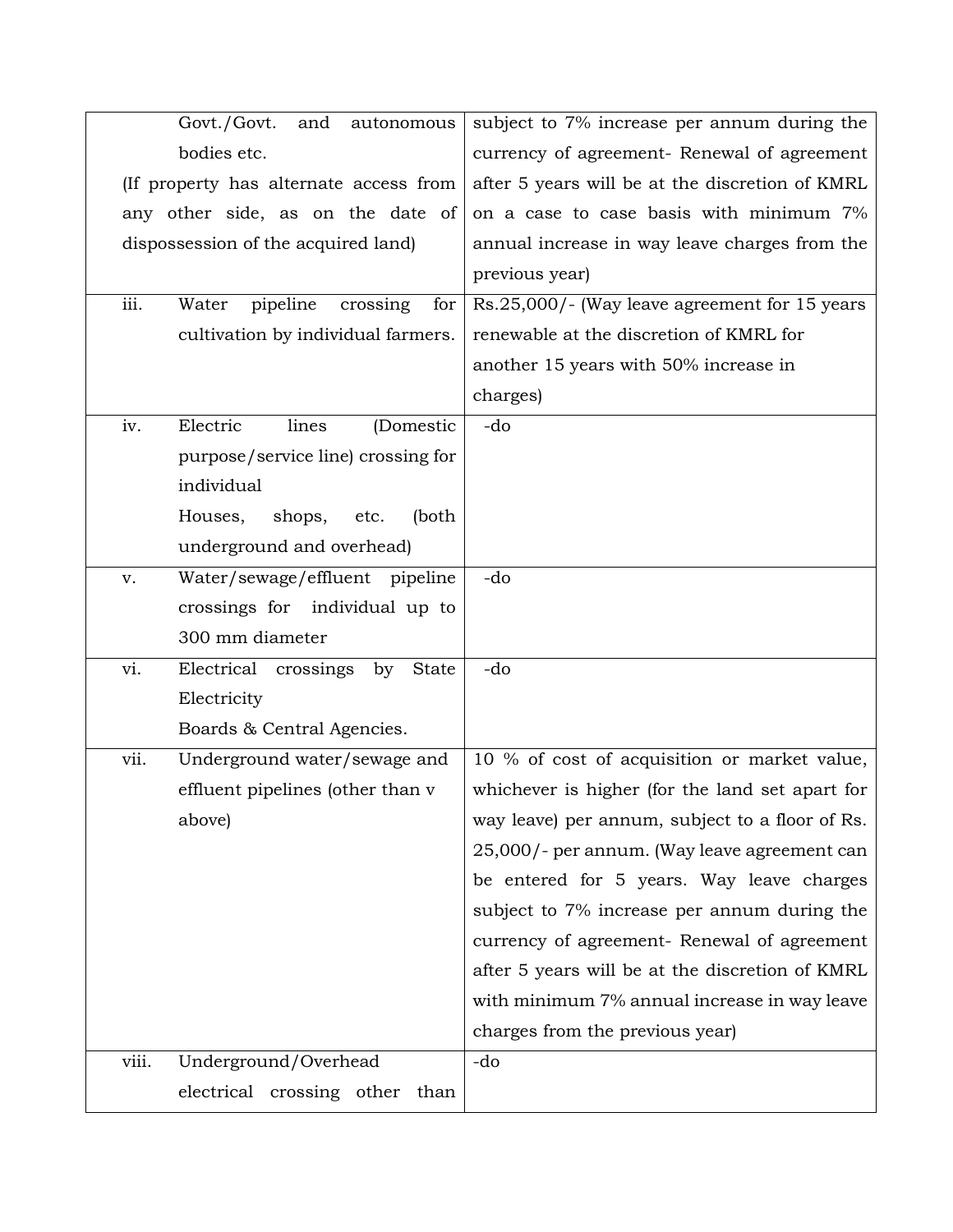|     | covered under iv and vi above,         |                                                 |
|-----|----------------------------------------|-------------------------------------------------|
|     | and other than for cable TV/OFC        |                                                 |
|     |                                        |                                                 |
| ix. | Open drains and over ground            | -do                                             |
|     | water/sewage/Oil/Gas/effluence         |                                                 |
|     | pipelines by private<br>parties        |                                                 |
|     | <i>(including)</i><br>public<br>sector |                                                 |
|     | undertakings)                          |                                                 |
| X.  | Underground Oil/Gas/Pipelines          | -do                                             |
| xi. | Underground/Overhead cables            | 6 % of cost of acquisition or market value,     |
|     | and alignments in favour of            | whichever is higher (for the land set apart for |
|     | of<br>tele<br>department               | way leave) per annum, subject to a floor of Rs. |
|     | communications<br>/Bharat              | 25,000/- per annum. (Way leave agreement can    |
|     | Sanchar Nigam Limited/Other            | be entered for 5 years. Way leave charges       |
|     | telecom operators. This include        | subject to 7% increase per annum during the     |
|     | laying of Optic Fiber Cable(OFC)       | currency of agreement- Renewal of agreement     |
|     |                                        | after 5 years will be at the discretion of KMRL |
|     |                                        | with minimum 7% annual increase in way leave    |
|     |                                        | charges from the previous year)                 |

Note-(i) Acquired land means land which is acquired/purchased/surrendered for the Kochi Metro Project.

(ii) Way leave charges will be calculated based on the cost of acquisition/market value as on the date of original application for way leave facility by the applicant.

(iii) If the cost of acquisition/purchase cost is revised upwards by interference of courts or otherwise, such increased cost will be applicable and arrears also will have to be remitted by the applicant.

(iv) Annual way leave charges shall be remitted every year in advance. Way leave charges for longer tenure shall be remitted upfront.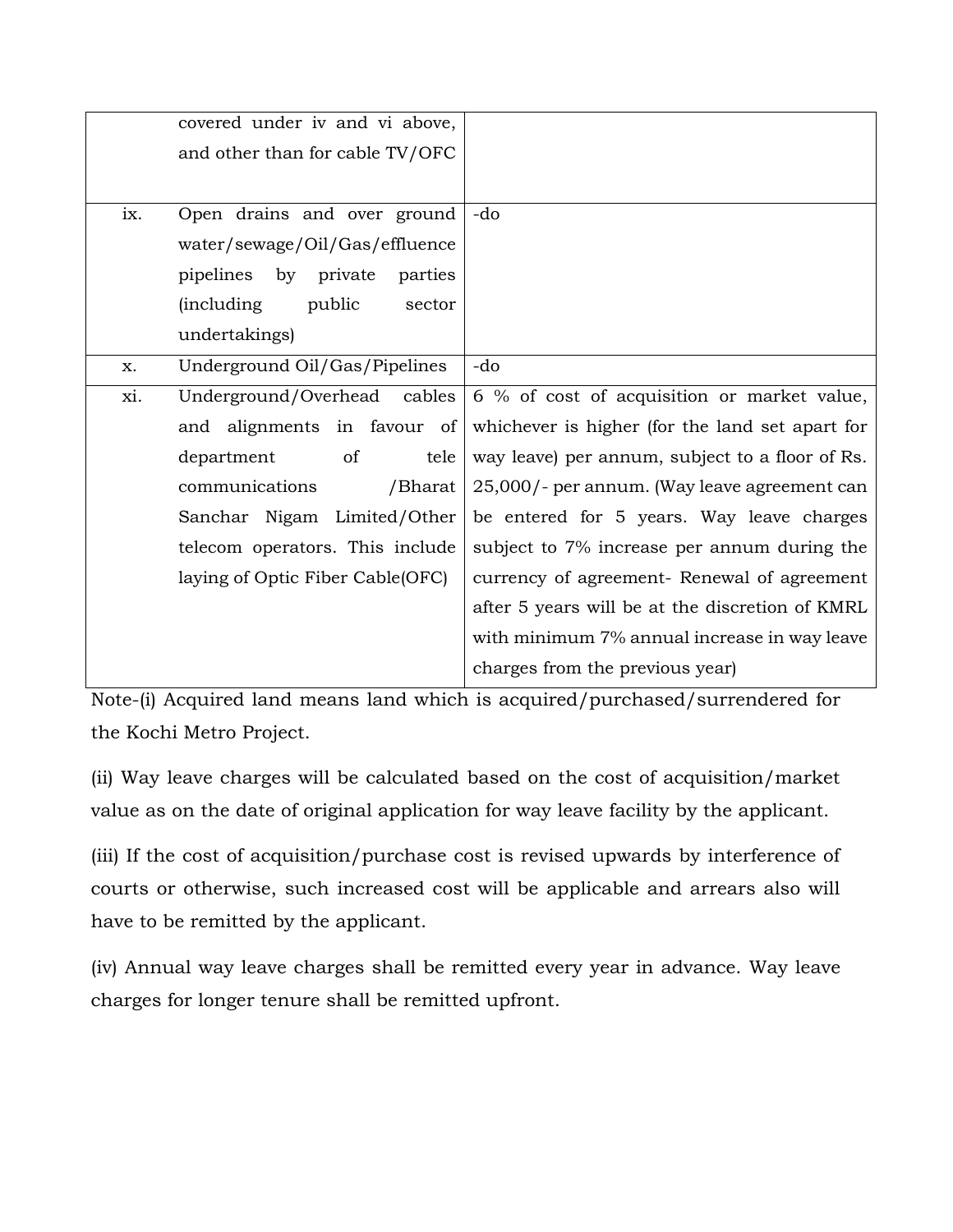7. Opening of any kind into KMRL land /air space should not be permitted. This includes drops and sprouts from buildings, supports for building, wires, poles and other such needs of permanent nature.

8. For calculating these charges, in the case of electrical crossings, cables and pipelines the width of land for calculating way leave charges may be decided by providing for extra safe area around such crossings/cables/pipelines etc. on both sides. The area may be decided by GM (O & M)/GM (Civil) as the case may be. In case of any crossing, minimum width of land is to be taken as 1 meter for the purpose of assessment of way leave charges. The payment of wayleave charges for the shadow area, i.e area which becomes non-utilizable as it may be covered by the shadow of overhead cables/pipes etc. also shall be regulated as above.

9. In all the above cases of way leave facilities, no construction (whether permanent, quasi permanent or temporary), other than a kuccha or pucca road in cases the facility is expressly given for the same, is to be permitted on KMRL land. If any construction is noticed, the same should be removed immediately, and the way leave facility discontinued forthwith.

10. In view of the large number of cases involved, decision for granting renewal of way leave facilities can be delegated to a lower official, but not below the rank of General Manager. Way leave facilities involving stretch of KMRL land more than 200 sq.m in a single case, can be permitted only with the approval of the Project Management Committee of KMRL.

11. All way leave proposals should be processed by the General Manager (Civil). Way leave facilities should not be granted as a matter of routine, but only after consideration of each case on merits based on a site inspection. Special care should be taken to see that the way leave facility does not in any way impinge on the safety and security of Metro operations and KMRL property.

12. Way leave permission in respect of open drainage and surface/overhead pipelines, should be allowed only in totally unavoidable cases.